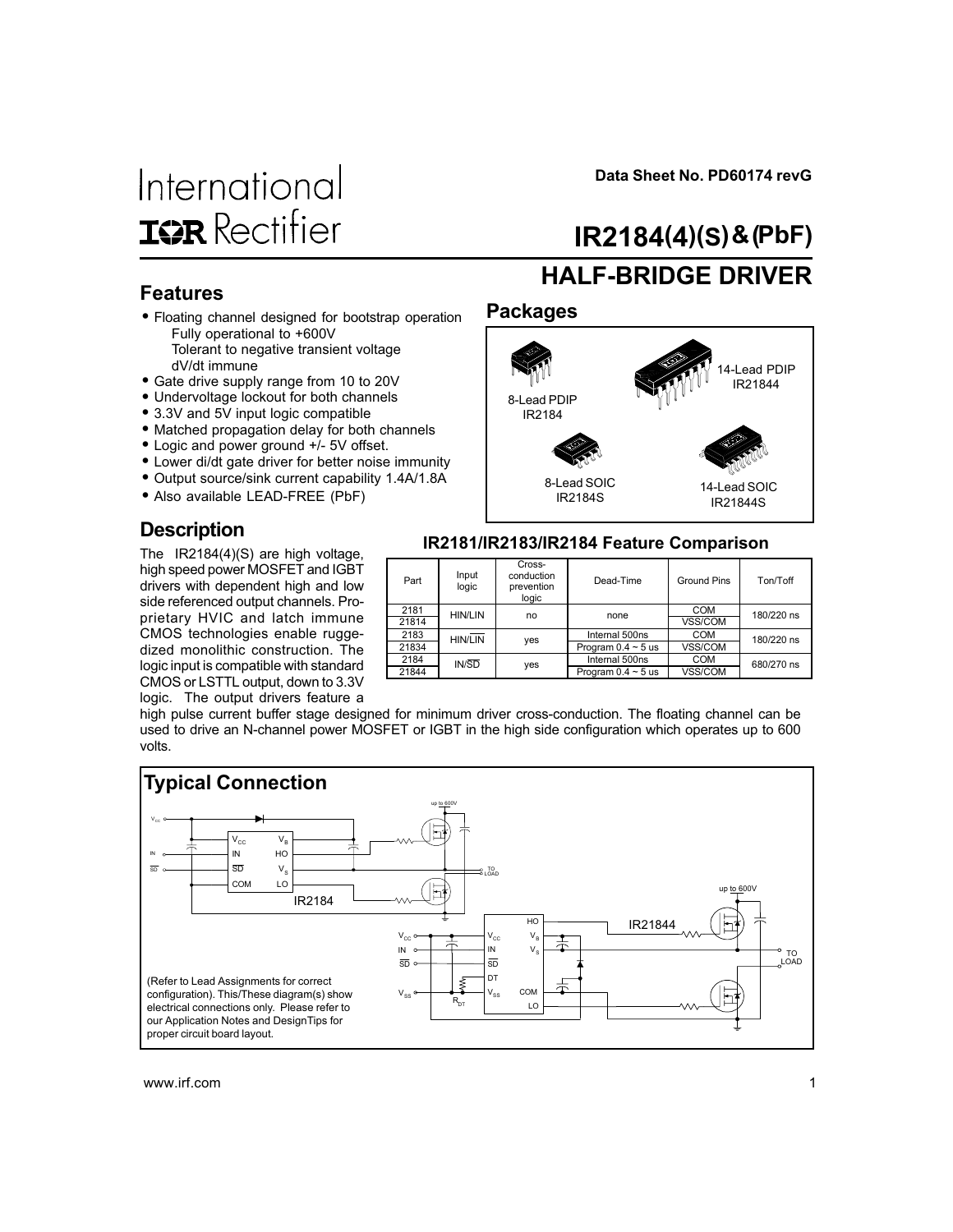#### Absolute Maximum Ratings

Absolute maximum ratings indicate sustained limits beyond which damage to the device may occur. All voltage parameters are absolute voltages referenced to COM. The thermal resistance and power dissipation ratings are measured under board mounted and still air conditions.

| Symbol                | <b>Definition</b>                                 | Min.           | Max.           | <b>Units</b>          |      |
|-----------------------|---------------------------------------------------|----------------|----------------|-----------------------|------|
| V <sub>B</sub>        | High side floating absolute voltage               | $-0.3$         | 625            |                       |      |
| Vs                    | High side floating supply offset voltage          | $V_B - 25$     | $V_{B}$ + 0.3  |                       |      |
| <b>V<sub>HO</sub></b> | High side floating output voltage                 |                | $V_S - 0.3$    | $V_B + 0.3$           |      |
| $V_{\rm CC}$          | Low side and logic fixed supply voltage           |                | $-0.3$         | 25                    |      |
| <b>V<sub>LO</sub></b> | Low side output voltage                           |                |                | $V_{CC}$ + 0.3        | V    |
| DT                    | Programmable dead-time pin voltage (IR21844 only) |                | $V_{SS}$ - 0.3 | $V_{\text{CC}}$ + 0.3 |      |
| V <sub>IN</sub>       | Logic input voltage (IN & SD)                     |                | $VSS - 0.3$    | $VSS + 10$            |      |
| <b>V<sub>SS</sub></b> | Logic ground (IR21844 only)                       |                | $V_{CC}$ - 25  | $V_{\rm CC}$ + 0.3    |      |
| dVs/dt                | Allowable offset supply voltage transient         |                |                | 50                    | V/ns |
| $P_D$                 | Package power dissipation $@T_A \leq +25°C$       | (8-lead PDIP)  |                | 1.0                   |      |
|                       |                                                   | (8-lead SOIC)  |                | 0.625                 |      |
|                       |                                                   | (14-lead PDIP) |                | 1.6                   | W    |
|                       |                                                   | (14-lead SOIC) |                | 1.0                   |      |
| Rth <sub>JA</sub>     | Thermal resistance, junction to ambient           | (8-lead PDIP)  |                | 125                   |      |
|                       |                                                   | (8-lead SOIC)  |                | 200                   |      |
|                       |                                                   | (14-lead PDIP) |                | 75                    | °C/W |
|                       |                                                   | (14-lead SOIC) |                | 120                   |      |
| $T_{\rm J}$           | Junction temperature                              |                |                | 150                   |      |
| Τs                    | Storage temperature                               |                | -50            | 150                   | °C   |
| TL                    | Lead temperature (soldering, 10 seconds)          |                |                | 300                   |      |

#### Recommended Operating Conditions

The input/output logic timing diagram is shown in figure 1. For proper operation the device should be used within the recommended conditions. The V<sub>S</sub> and V<sub>SS</sub> offset rating are tested with all supplies biased at 15V differential.

| Symbol                | <b>Definition</b>                                 | Min.                  | Max.         | <b>Units</b> |
|-----------------------|---------------------------------------------------|-----------------------|--------------|--------------|
| VB                    | High side floating supply absolute voltage        | $V_S + 10$            | $V_S + 20$   |              |
| Vs                    | High side floating supply offset voltage          | Note 1                | 600          |              |
| VHO                   | High side floating output voltage                 | Vs                    | VB           |              |
| $V_{\rm CC}$          | Low side and logic fixed supply voltage           | 10                    | 20           |              |
| VLO                   | Low side output voltage                           | $\mathbf{0}$          | $V_{\rm CC}$ | V            |
| V <sub>IN</sub>       | Logic input voltage (IN & SD)                     | Vss                   | $V_{SS}$ + 5 |              |
| DT                    | Programmable dead-time pin voltage (IR21844 only) | <b>V<sub>SS</sub></b> | $V_{\rm CC}$ |              |
| <b>V<sub>SS</sub></b> | Logic ground (IR21844 only)                       | -5                    | 5            |              |
| Тд                    | Ambient temperature                               | -40                   | 125          | °C           |

Note 1: Logic operational for V<sub>S</sub> of -5 to +600V. Logic state held for V<sub>S</sub> of -5V to -V<sub>BS</sub>. (Please refer to the Design Tip DT97-3 for more details).

Note 2: IN and SD are internally clamped with a 5.2V zener diode.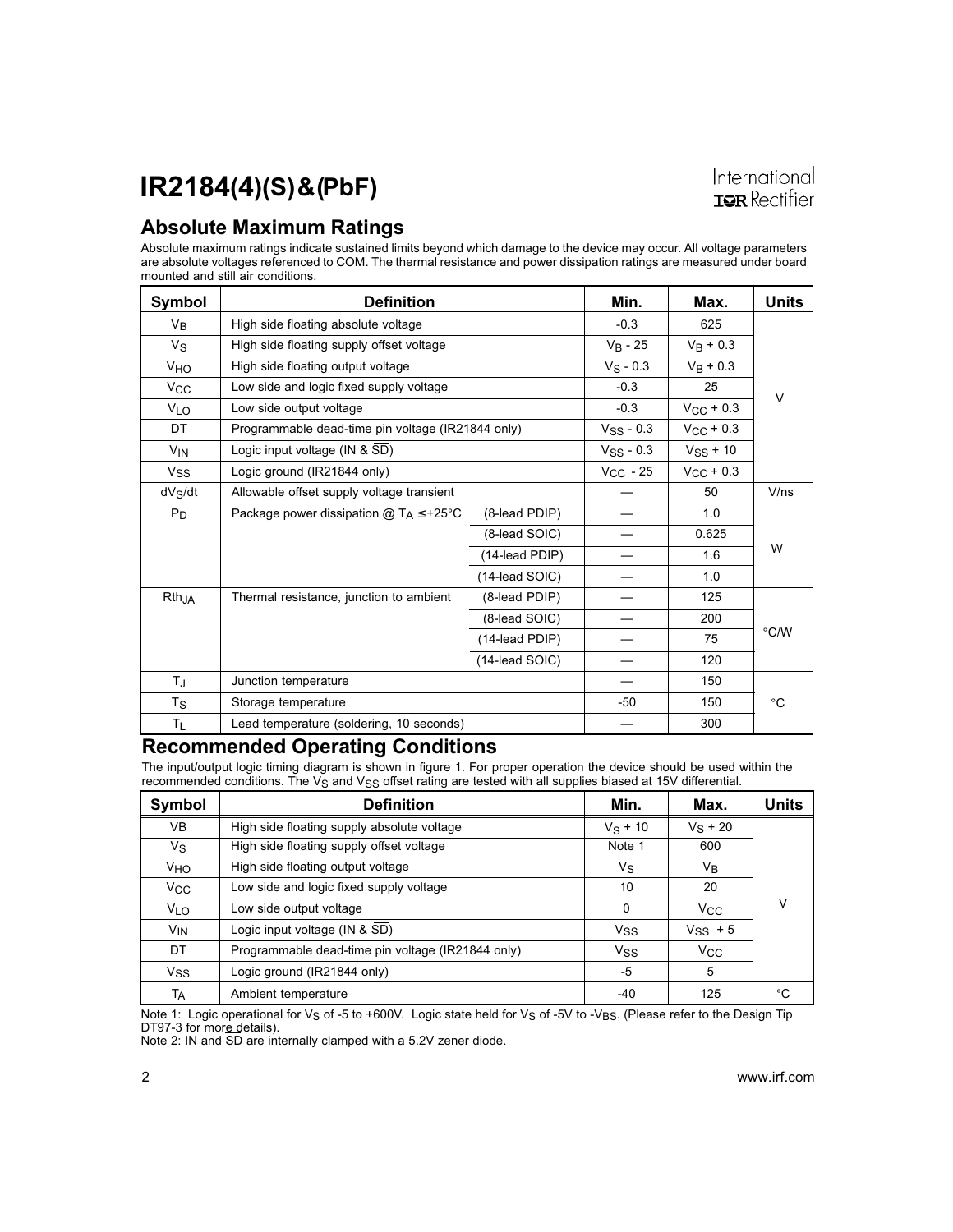International **IQR** Rectifier

### IR2184(4)(S) & (PbF)

#### Dynamic Electrical Characteristics

 $V_{\text{BIAS}}$  (V $_{\text{CC}}$ , V $_{\text{BS}}$ ) = 15V, V $_{\text{SS}}$  = COM, C<sub>L</sub> = 1000 pF, T<sub>A</sub> = 25°C, DT =  $\text{VSS}}$  unless otherwise specified.

| Symbol      | <b>Definition</b>                               | Min. | Typ.         | Max. |      | <b>Units Test Conditions</b> |
|-------------|-------------------------------------------------|------|--------------|------|------|------------------------------|
| ton         | Turn-on propagation delay                       |      | 680          | 900  |      | $V_S = 0V$                   |
| toff        | Turn-off propagation delay                      |      | 270          | 400  |      | $V_S = 0V$ or 600V           |
| tsd         | Shut-down propagation delay                     |      | 180          | 270  |      |                              |
| <b>MTon</b> | Delay matching, HS & LS turn-on                 |      | $\mathbf{0}$ | 90   | nsec |                              |
| MToff       | Delay matching, HS & LS turn-off                |      | $\mathbf{0}$ | 40   |      |                              |
| tr          | Turn-on rise time                               |      | 40           | 60   |      | $V_S = 0V$                   |
| tf          | Turn-off fall time                              |      | 20           | 35   |      | $Vs = 0V$                    |
| DT          | Deadtime: LO turn-off to HO turn-on(DTLO-HO) &  | 280  | 400          | 520  |      | $RDT=0$                      |
|             | HO turn-off to LO turn-on (DT <sub>HO-LO)</sub> | 4    | 5            | 6    | usec | $RDT = 200k$                 |
| <b>MDT</b>  | Deadtime matching = $DTLO$ - HO - $DTHO$ -LO    |      | $\Omega$     | 50   |      | $RDT=0$                      |
|             |                                                 |      | $\Omega$     | 600  | nsec | $RDT = 200k$                 |

### Static Electrical Characteristics

 $\rm{V_{BIAS}}$  (V $\rm{_{CC,}}$  V $\rm{_{BS}}$ ) = 15V, V $\rm{_{SS}}$  = COM, DT= V $\rm{_{SS}}$  and T $\rm{_{A}}$  = 25°C unless otherwise specified. The  $\rm{V_{lL,}}$  V $\rm{_{lH}}$  and I $\rm{_{N}}$ parameters are referenced to  $\rm\,V_{SS}$  /COM and are applicable to the respective input leads: IN and SD. The V<sub>O</sub>, I<sub>O</sub> and Ron parameters are referenced to COM and are applicable to the respective output leads: HO and LO.

| <b>Symbol</b>                            | <b>Definition</b>                                                                   | Min. |     | Typ.   Max. |        | <b>Units Test Conditions</b> |
|------------------------------------------|-------------------------------------------------------------------------------------|------|-----|-------------|--------|------------------------------|
| V <sub>IH</sub>                          | Logic "1" input voltage for HO & logic "0" for LO                                   | 2.7  |     |             |        | $V_{\text{CC}}$ = 10V to 20V |
| VIL                                      | Logic "0" input voltage for HO & logic "1" for LO                                   |      |     | 0.8         |        | $V_{CC}$ = 10V to 20V        |
| $V_{SD,TH+}$                             | SD input positive going threshold                                                   |      |     |             | $\vee$ | $V_{\text{CC}}$ = 10V to 20V |
| V <sub>SD,TH-</sub>                      | SD input negative going threshold                                                   |      |     | 0.8         |        | $V_{CC}$ = 10V to 20V        |
| V <sub>OH</sub>                          | High level output voltage, $V_{\text{BIAS}}$ - $V_{\text{O}}$                       |      |     | 1.2         |        | $I_{\Omega} = 0A$            |
| VOL                                      | Low level output voltage, $V_{\Omega}$                                              |      |     | 0.1         |        | $I_{\Omega} = 0A$            |
| IΓK                                      | Offset supply leakage current                                                       |      |     | 50          |        | $V_B = V_S = 600V$           |
| <b>l</b> QBS                             | Quiescent V <sub>BS</sub> supply current                                            | 20   | 60  | 150         | μA     | $V_{IN}$ = 0V or 5V          |
| locc                                     | Quiescent V <sub>CC</sub> supply current                                            | 0.4  | 1.0 | 1.6         | mA     | $V_{IN}$ = 0V or 5V          |
| l <sub>IN+</sub>                         | Logic "1" input bias current                                                        |      | 25  | 60          |        | $IN = 5V$ , $SD = 0V$        |
| l <sub>IN-</sub>                         | Logic "0" input bias current                                                        |      |     | 1.0         | μA     | $IN = 0V$ , $SD = 5V$        |
| V <sub>CCUV+</sub><br>VBSUV+             | V <sub>CC</sub> and V <sub>BS</sub> supply undervoltage positive going<br>threshold | 8.0  | 8.9 | 9.8         |        |                              |
| V <sub>CCUV-</sub><br>V <sub>BSUV-</sub> | $V_{CC}$ and $V_{BS}$ supply undervoltage negative going<br>threshold               | 7.4  | 8.2 | 9.0         | $\vee$ |                              |
| <b>V<sub>CCUVH</sub></b>                 | <b>Hysteresis</b>                                                                   | 0.3  | 0.7 |             |        |                              |
| V <sub>BSUVH</sub>                       |                                                                                     |      |     |             |        |                              |
| $I_{O^+}$                                | Output high short circuit pulsed current                                            | 1.4  | 1.9 |             |        | $V_O = 0V,$                  |
|                                          |                                                                                     |      |     |             | A      | $PW \leq 10 \mu s$           |
| lo-                                      | Output low short circuit pulsed current                                             | 1.8  | 2.3 |             |        | $V_O = 15V,$                 |
|                                          |                                                                                     |      |     |             |        | $PW \leq 10 \mu s$           |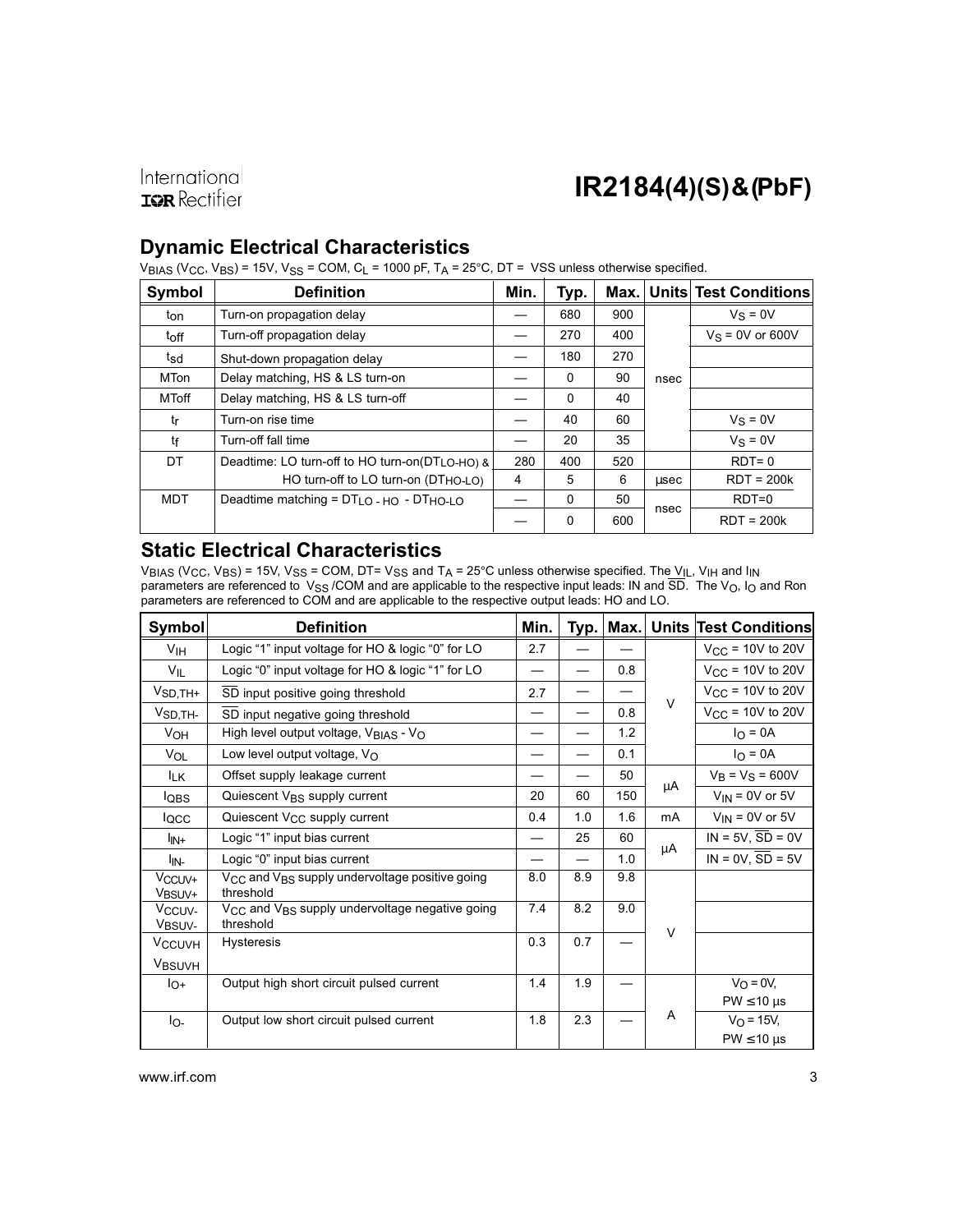### Functional Block Diagrams

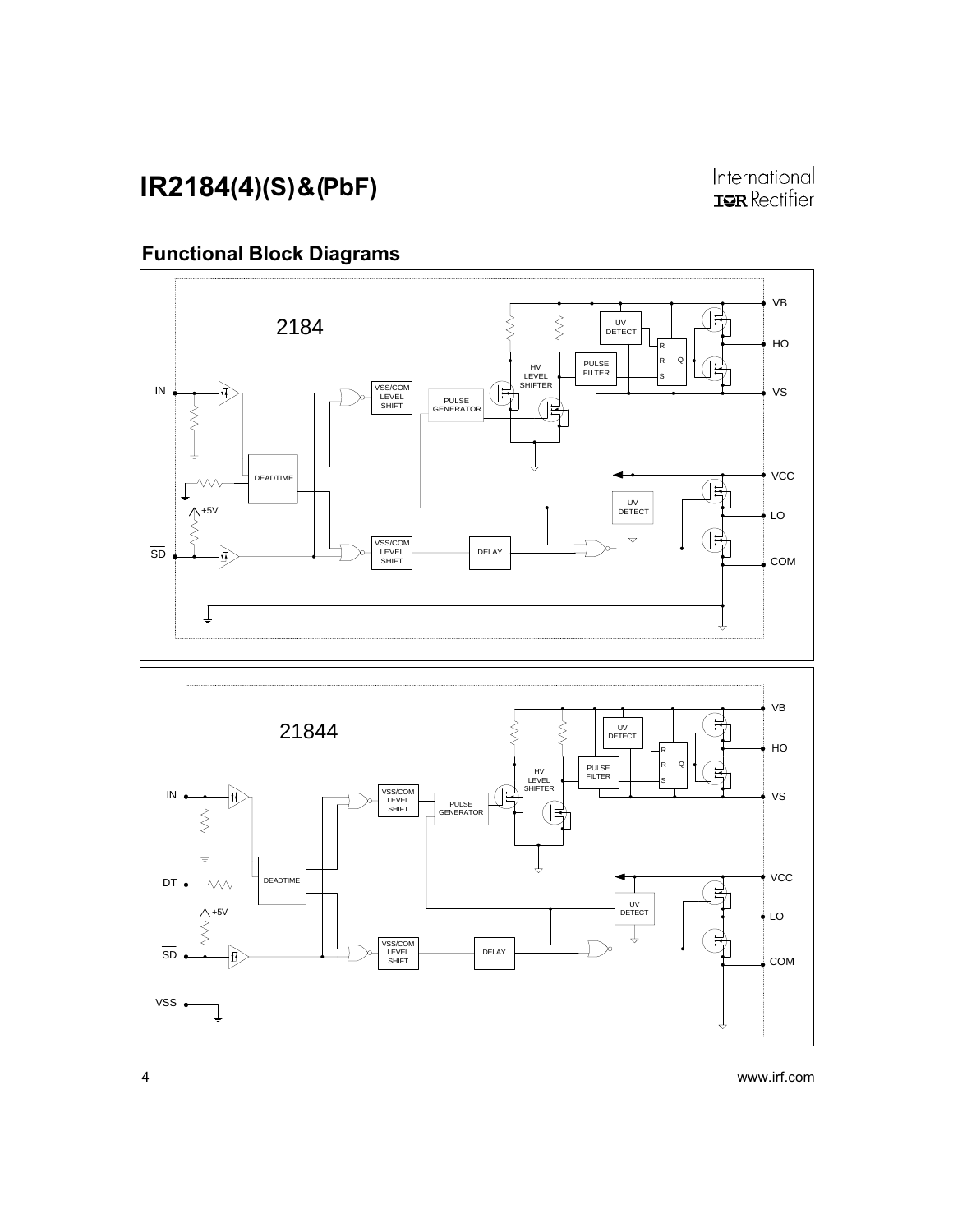

### Lead Definitions

| Symbol                | <b>Description</b>                                                                                     |
|-----------------------|--------------------------------------------------------------------------------------------------------|
| IN                    | Logic input for high and low side gate driver outputs (HO and LO), in phase with HO (referenced to COM |
|                       | for IR2184 and VSS for IR21844)                                                                        |
| SD                    | Logic input for shutdown (referenced to COM for IR2184 and VSS for IR21844)                            |
| DT                    | Programmable dead-time lead, referenced to VSS. (IR21844 only)                                         |
| <b>VSS</b>            | Logic Ground (21844 only)                                                                              |
| V <sub>B</sub>        | High side floating supply                                                                              |
| <b>HO</b>             | High side gate drive output                                                                            |
| $V_{\rm S}$           | High side floating supply return                                                                       |
| <b>V<sub>CC</sub></b> | Low side and logic fixed supply                                                                        |
| LO                    | Low side gate drive output                                                                             |
| <b>COM</b>            | Low side return                                                                                        |

### Lead Assignments



www.irf.com 5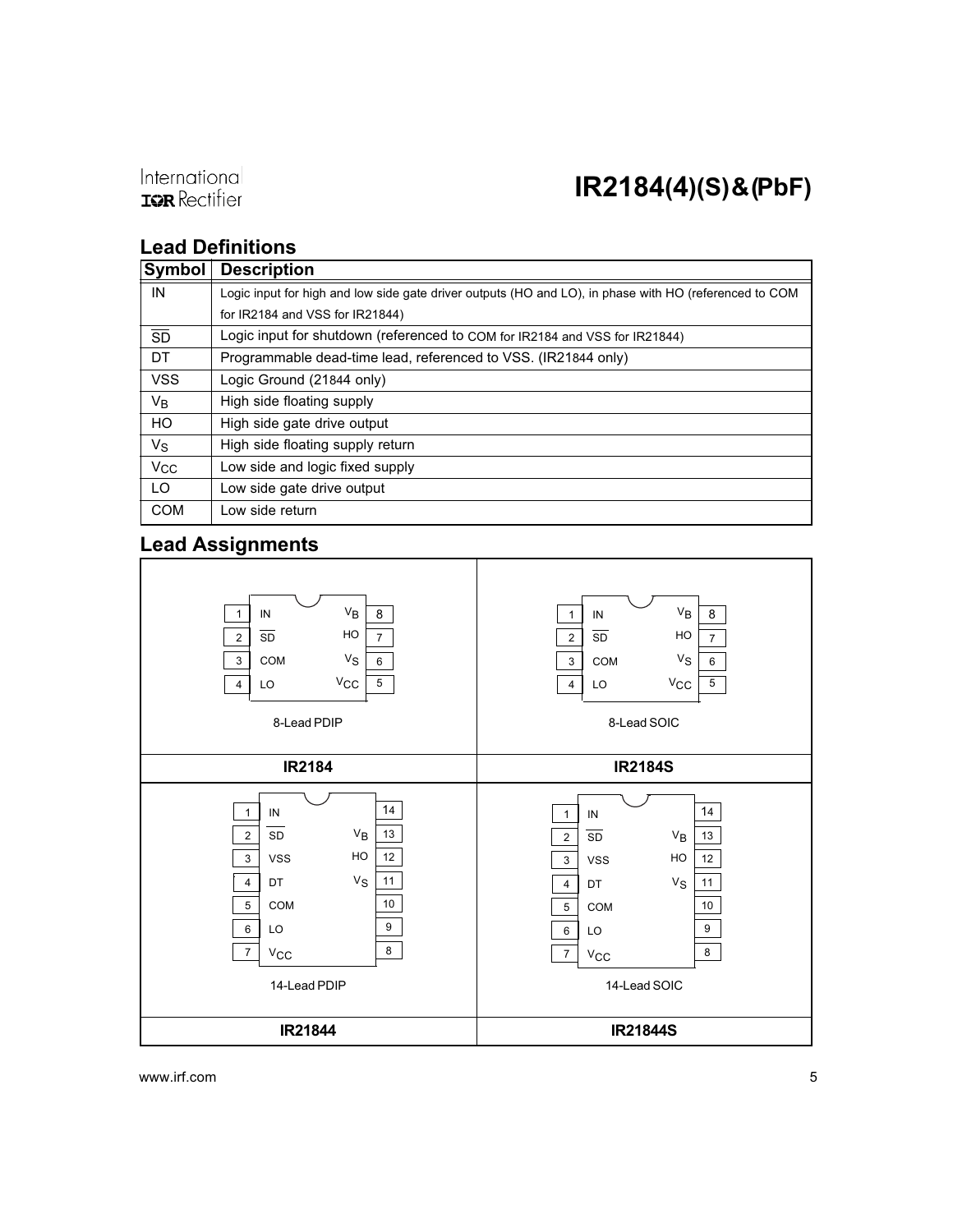





Figure 3. Shutdown Waveform Definitions



Figure 5. Delay Matching Waveform Definitions



Figure 1. Input/Output Timing Diagram Figure 2. Switching Time Waveform Definitions



Figure 4. Deadtime Waveform Definitions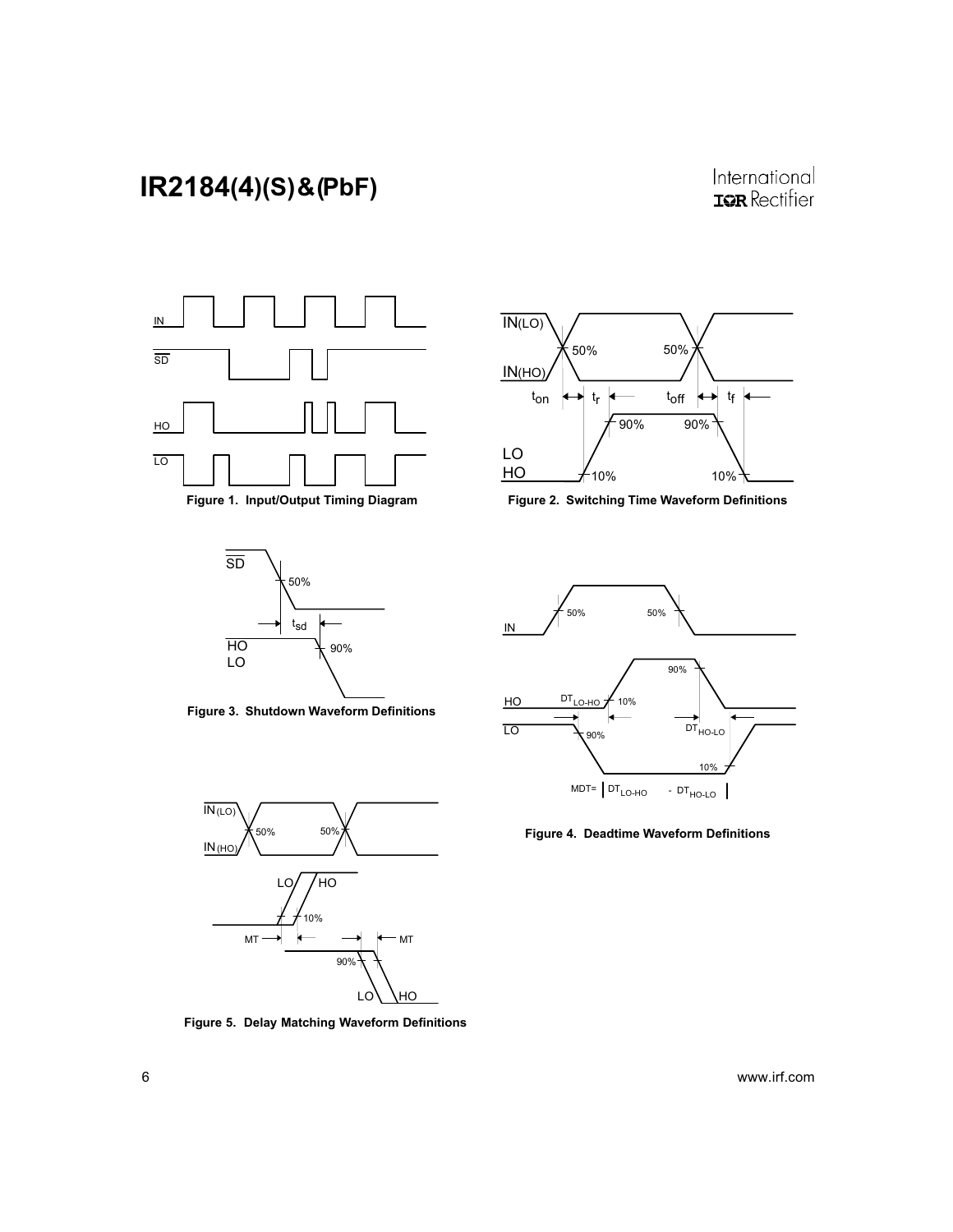### International **IQR** Rectifier



**vs. Temperature**

**vs. Supply Voltage**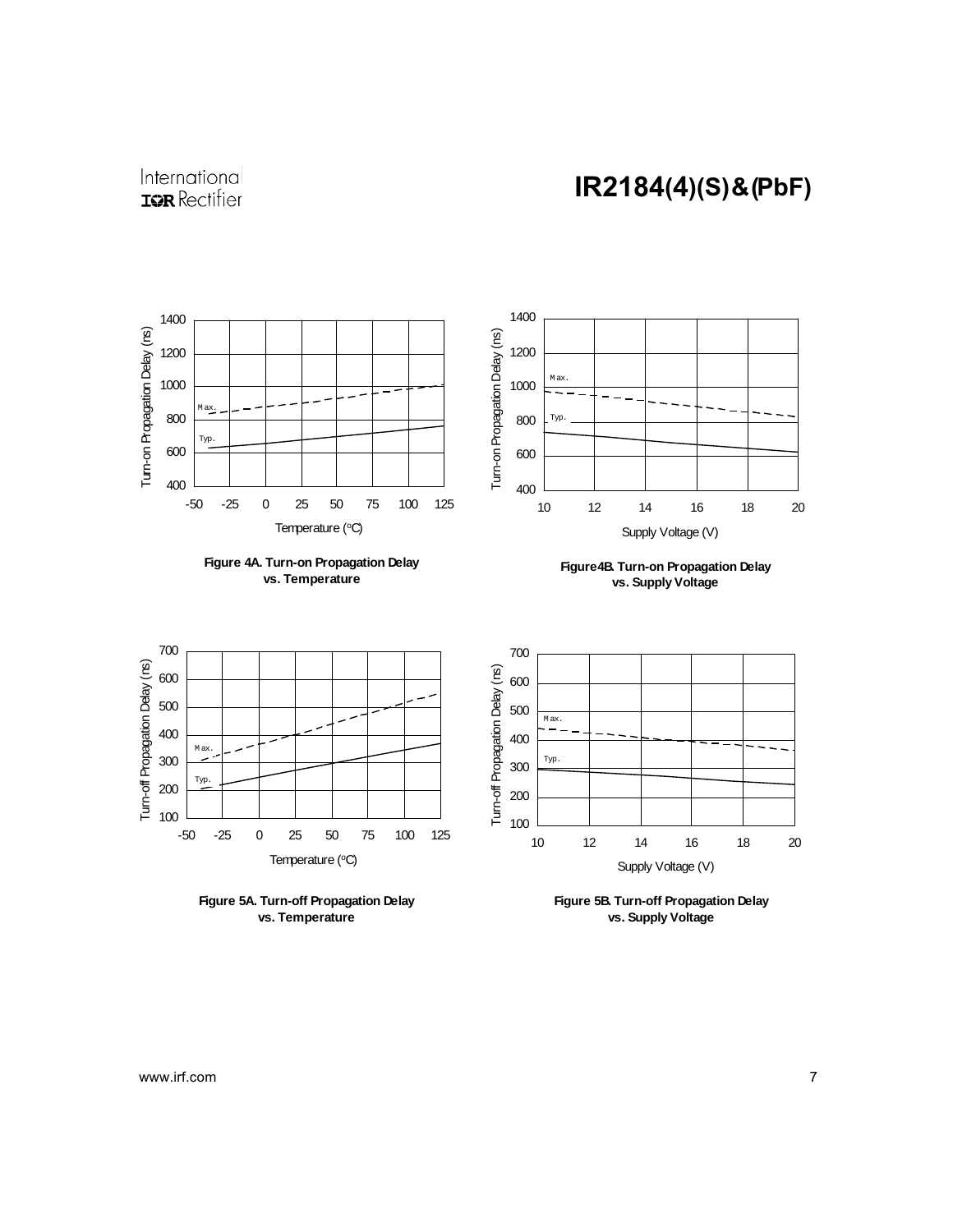### International **IQR** Rectifier



**Figure 7A. Turn-on Rise Time vs. Temperature**

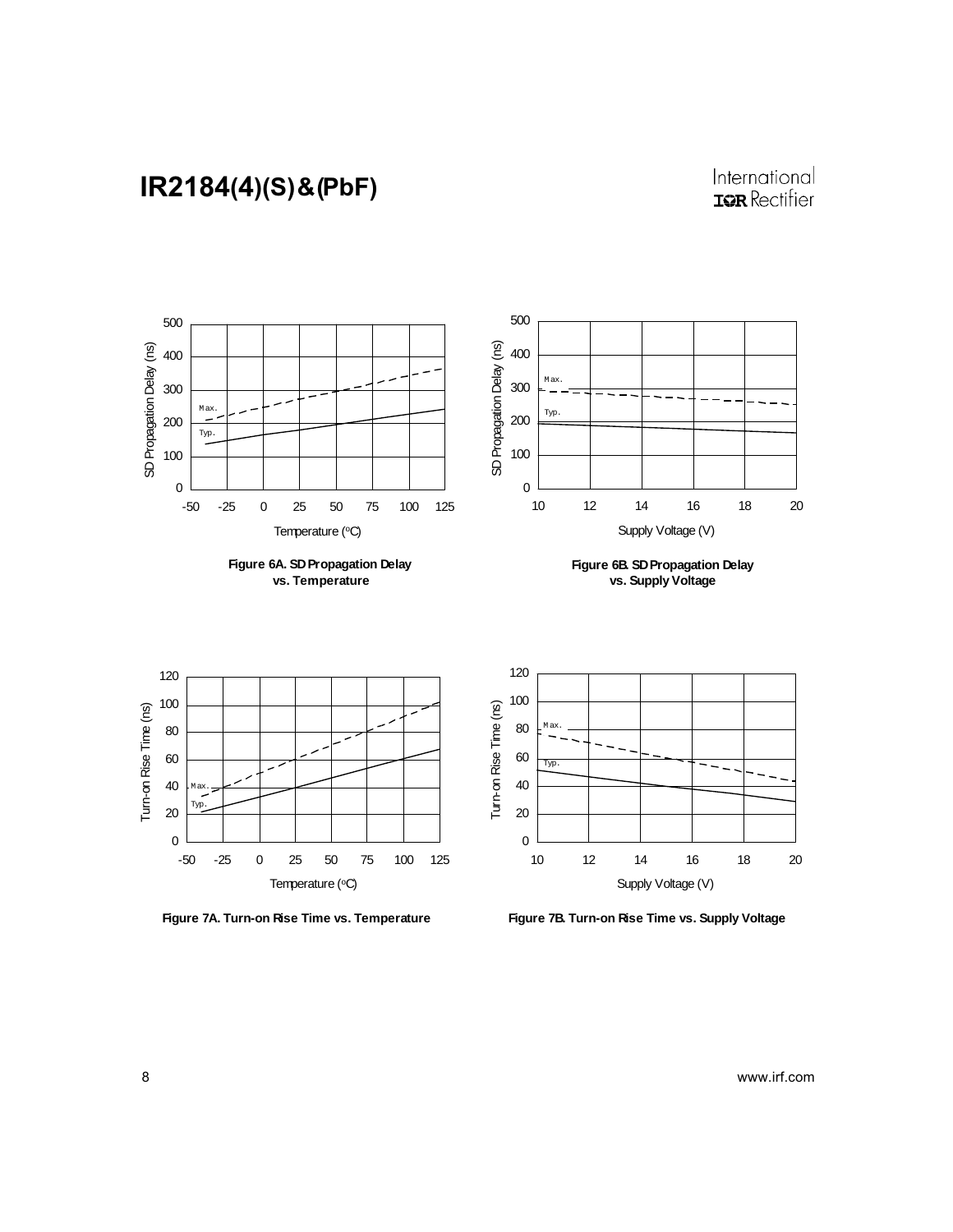### International **IQR** Rectifier



**Figure 8A. Turn-off Fall Time vs. Temperature**



**Figure 8B. Turn-off Fall Time vs. Supply Voltage**



**Figure 9A. Deadtime vs. Temperature**



**Figure 9B. Deadtime vs. Supply Voltage**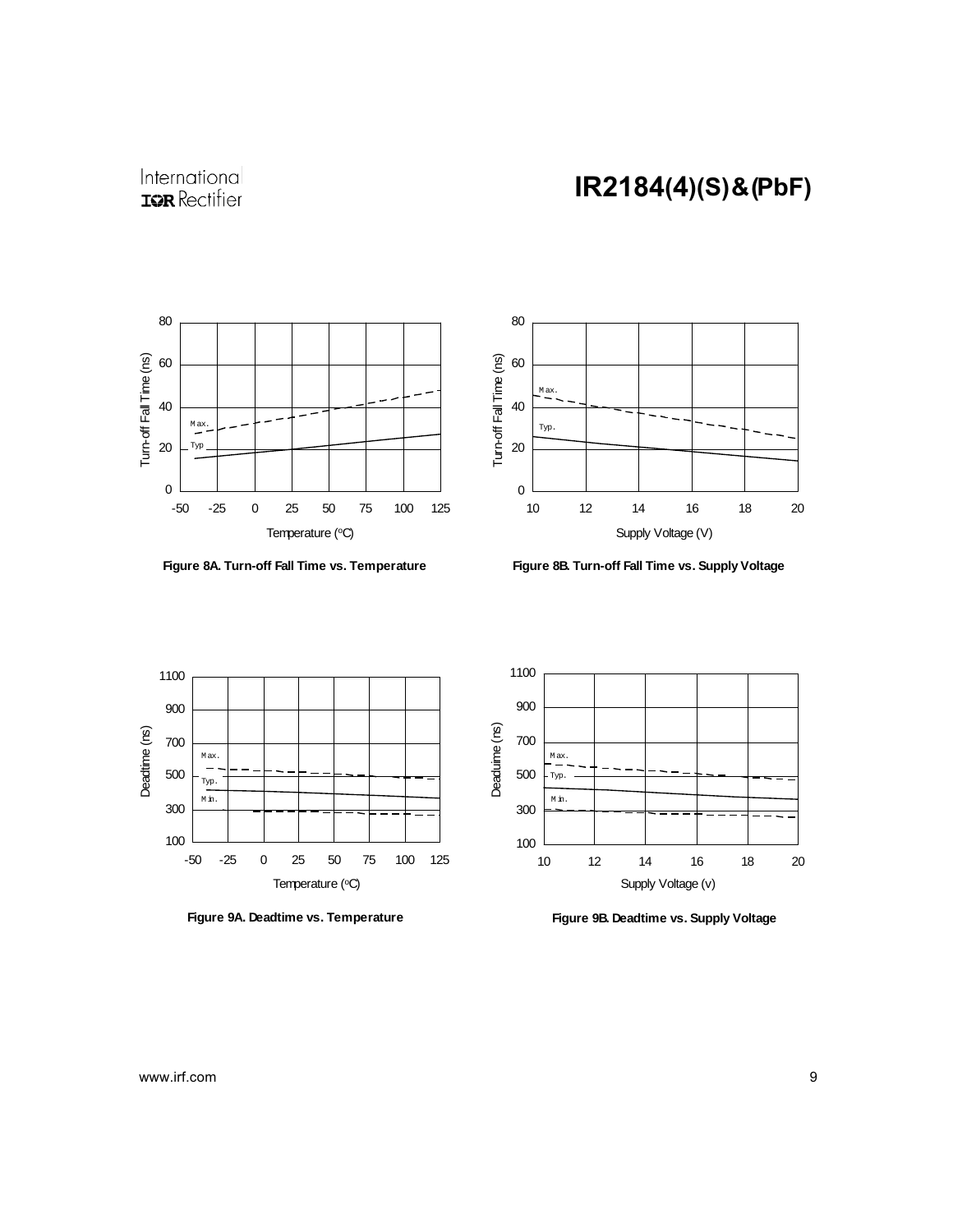### International **IQR** Rectifier







M in.

Logic "1" Input Voltage (V)



**Figure 10B. Logic "1" Input Voltage vs. Supply Voltage**

**vs. Temperature**



**Figure 11A. Logic "0" Input Voltage vs. Temperature**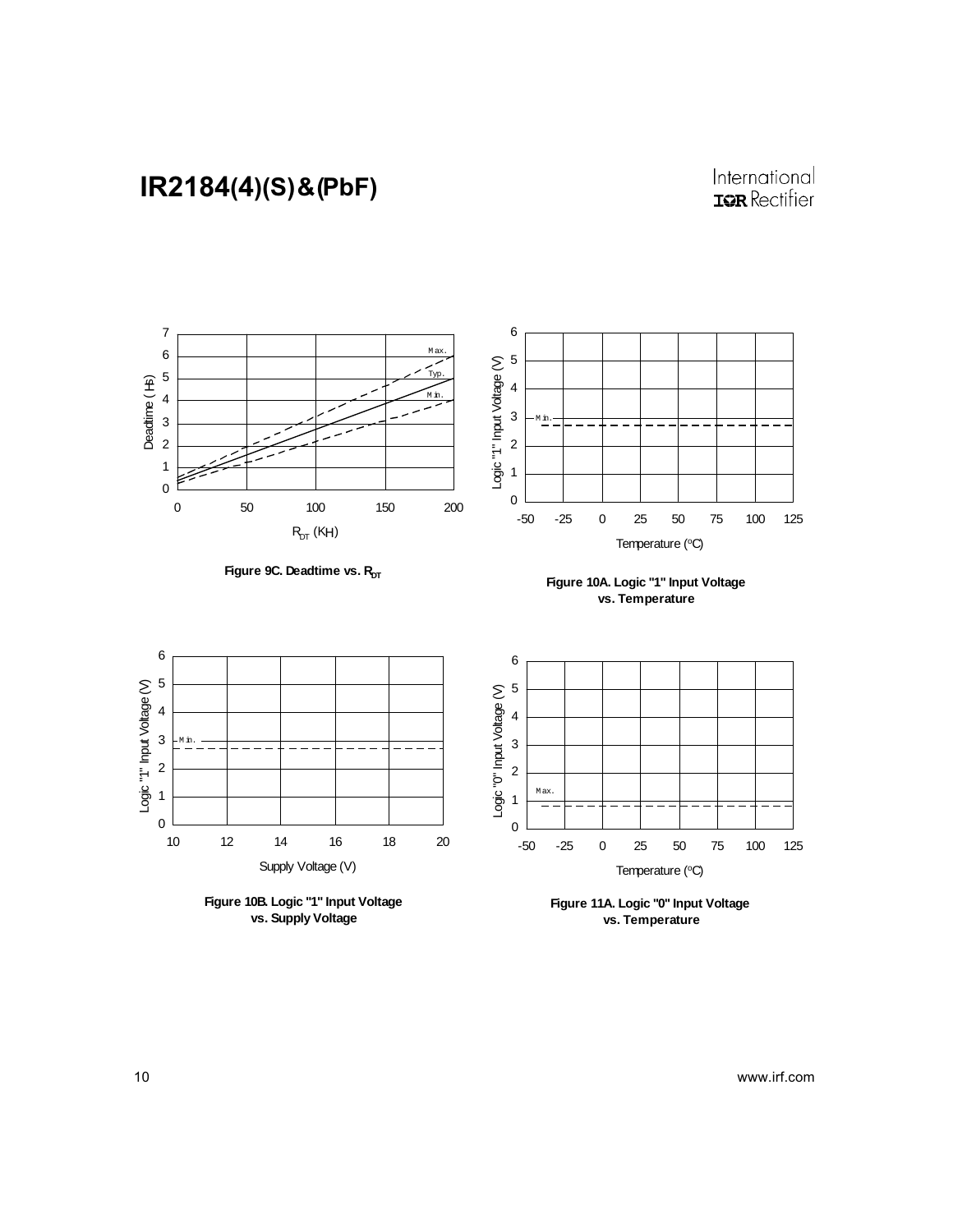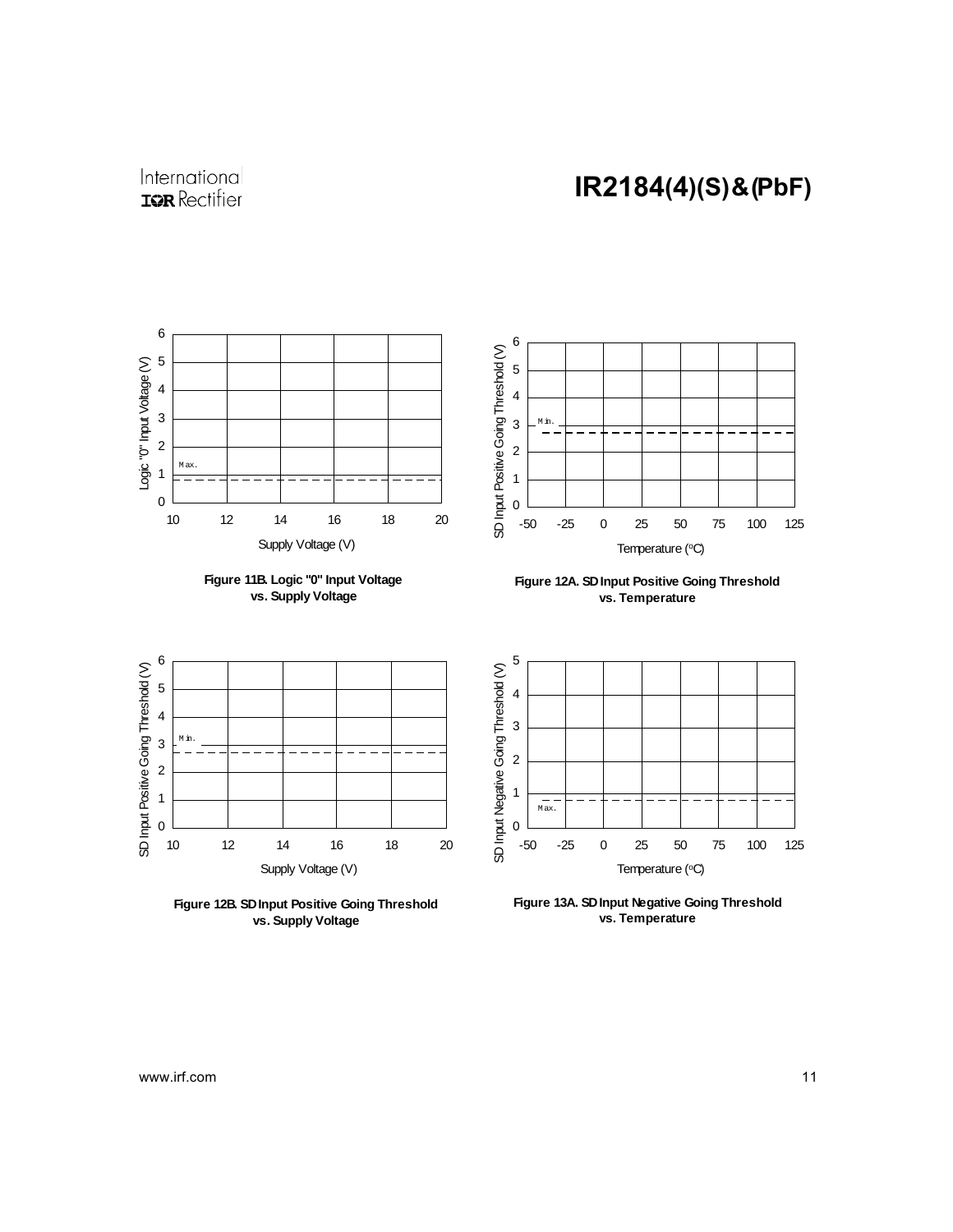### International **IQR** Rectifier



**vs. Supply Voltage**

**Figure 13B. SD Input Negative Going Threshold** 



**Figure 14A. High Level Output vs. Temperature**



**Figure 14B. High Level Output vs. Supply Voltage**



**Figure 15A. Low Level Output vs. Temperature**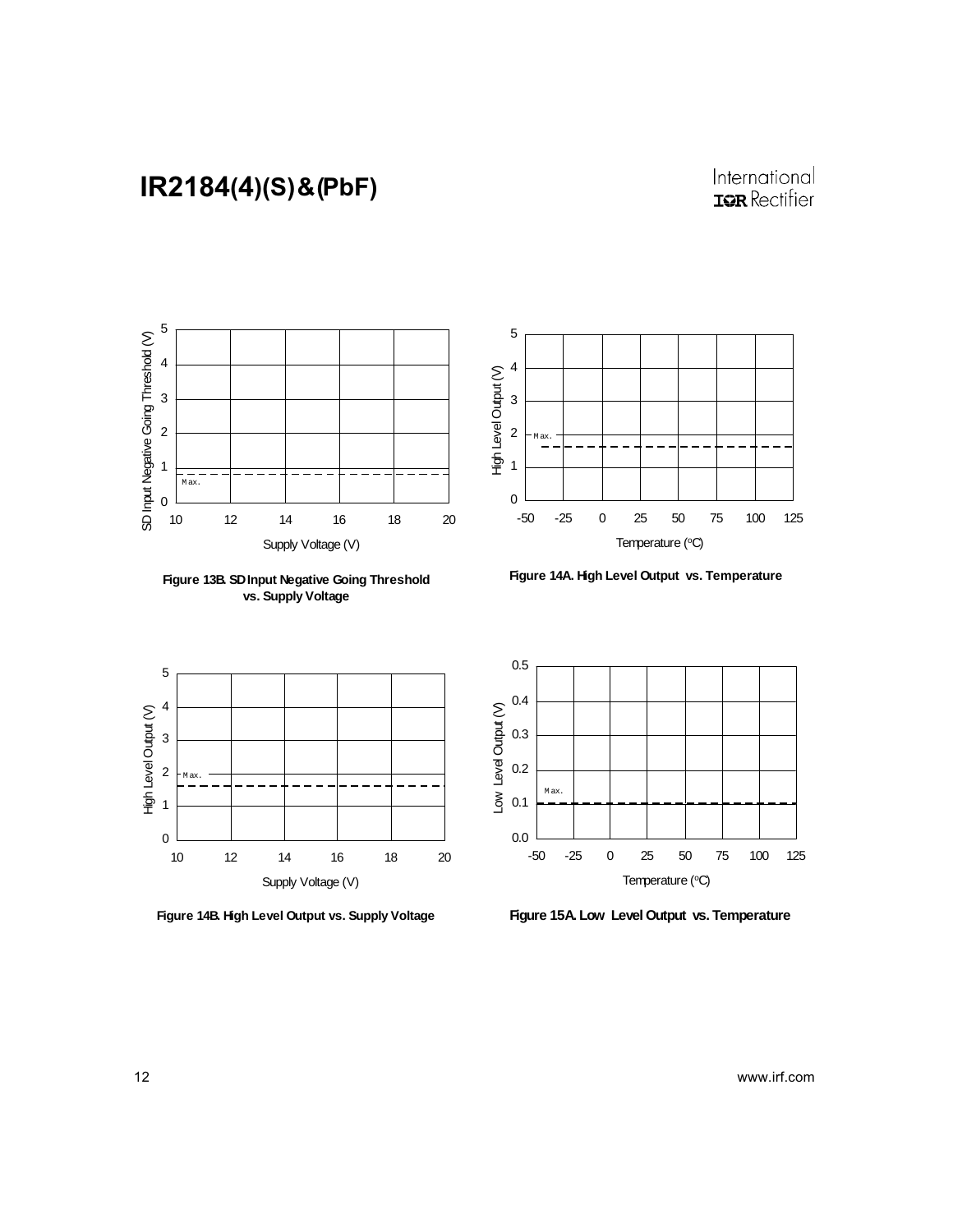

-50 -25 0 25 50 75 100 125 Temperature (°C)

0

M ax.

**Figure 15B. Low Level Output vs. Supply Voltage**

**Figure 16A. Offset Supply Leakage Current vs. Temperature**







**Figure 17A. V<sub>BS</sub> Supply Current vs. Temperature**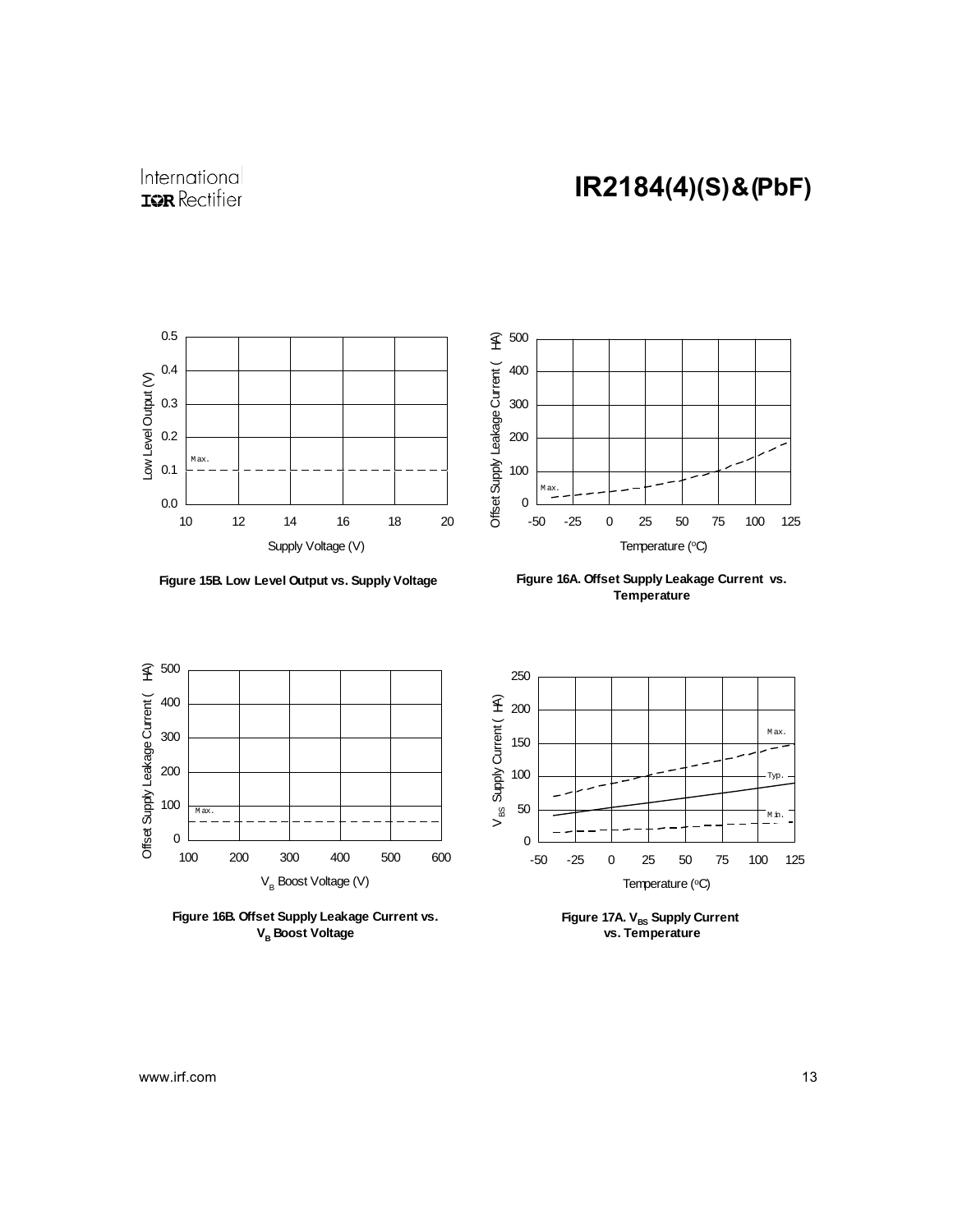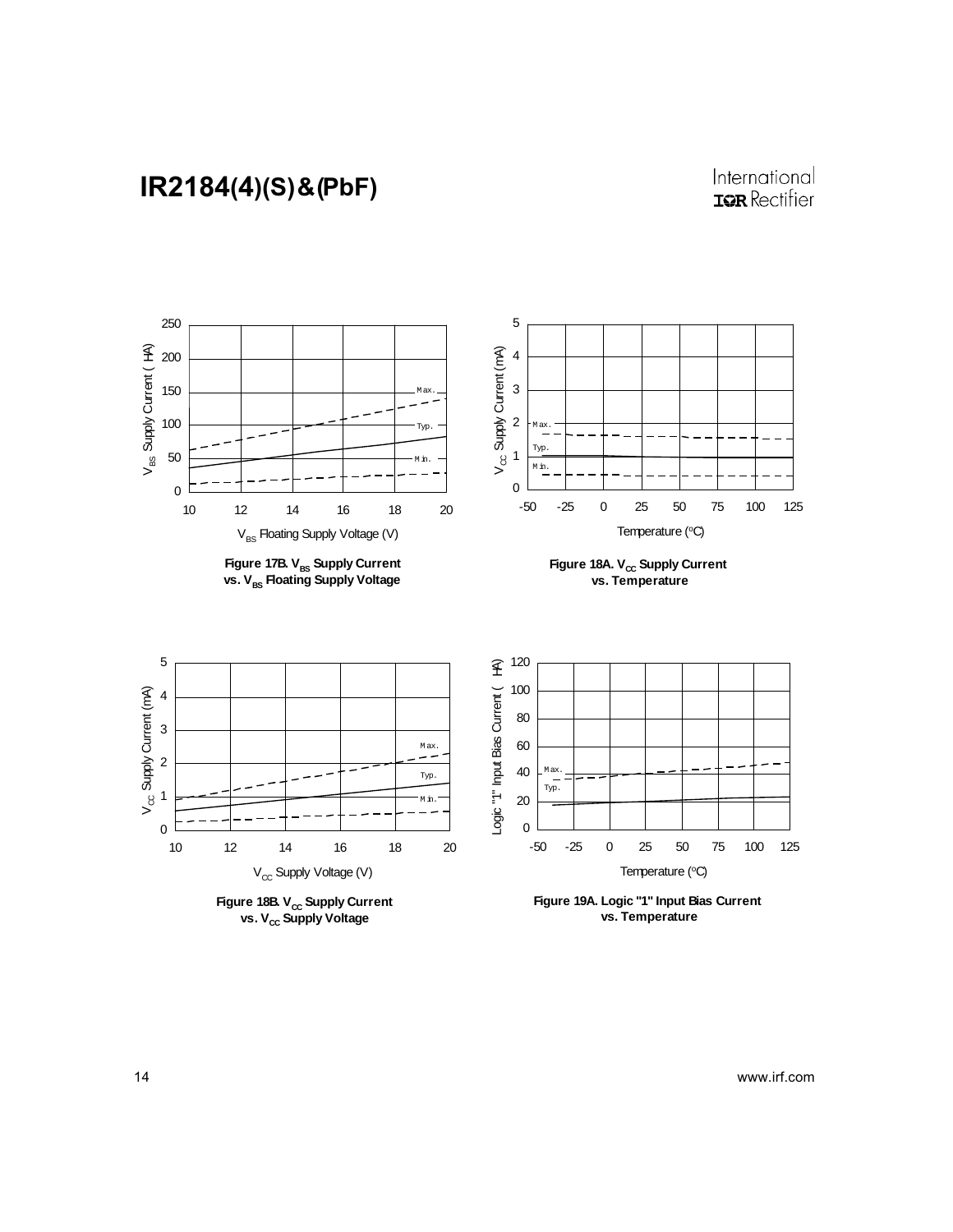

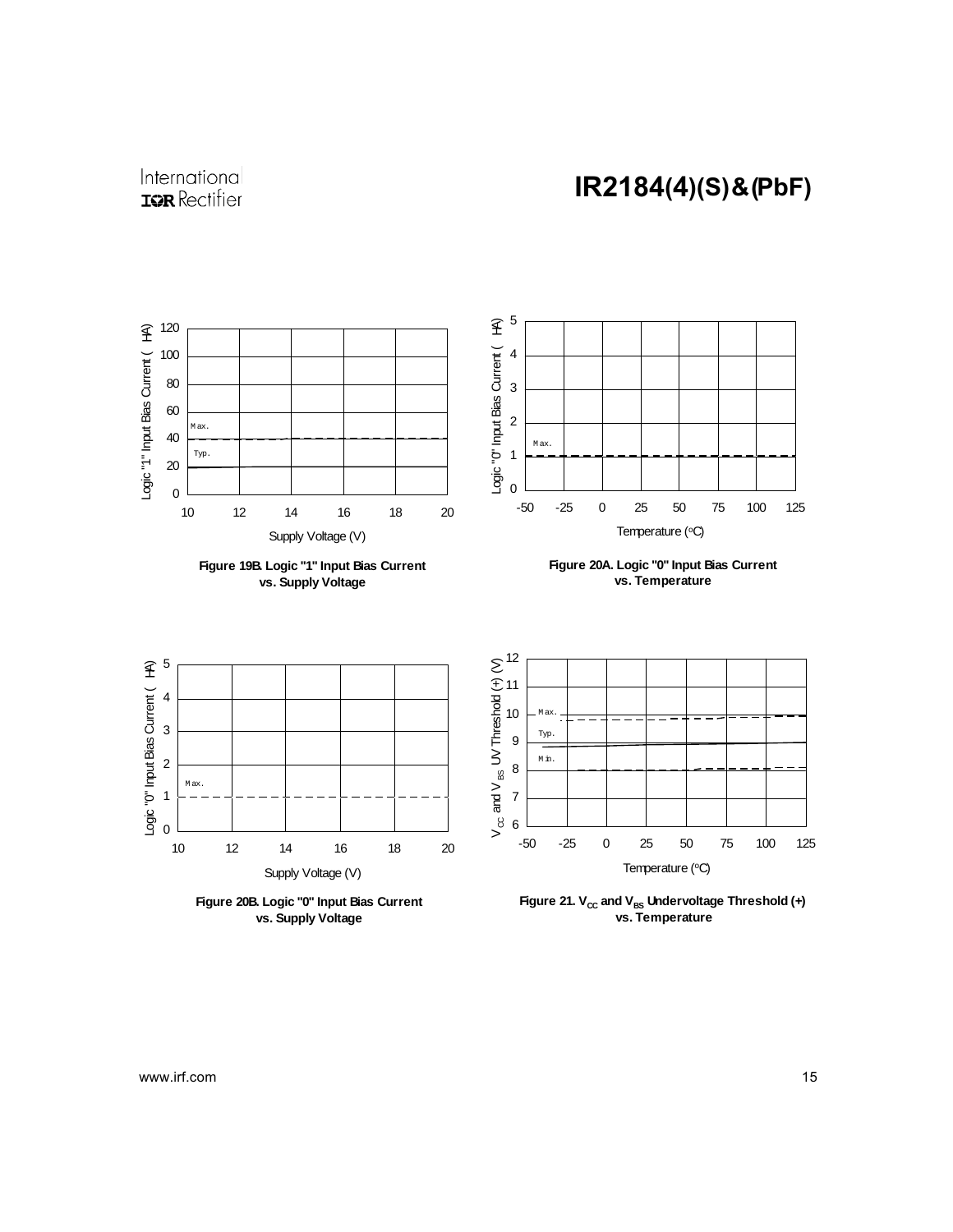

**Figure 23B. Output Source Current vs. Supply Voltage**

**Figure 24A. Output Sink Current vs. Temperature**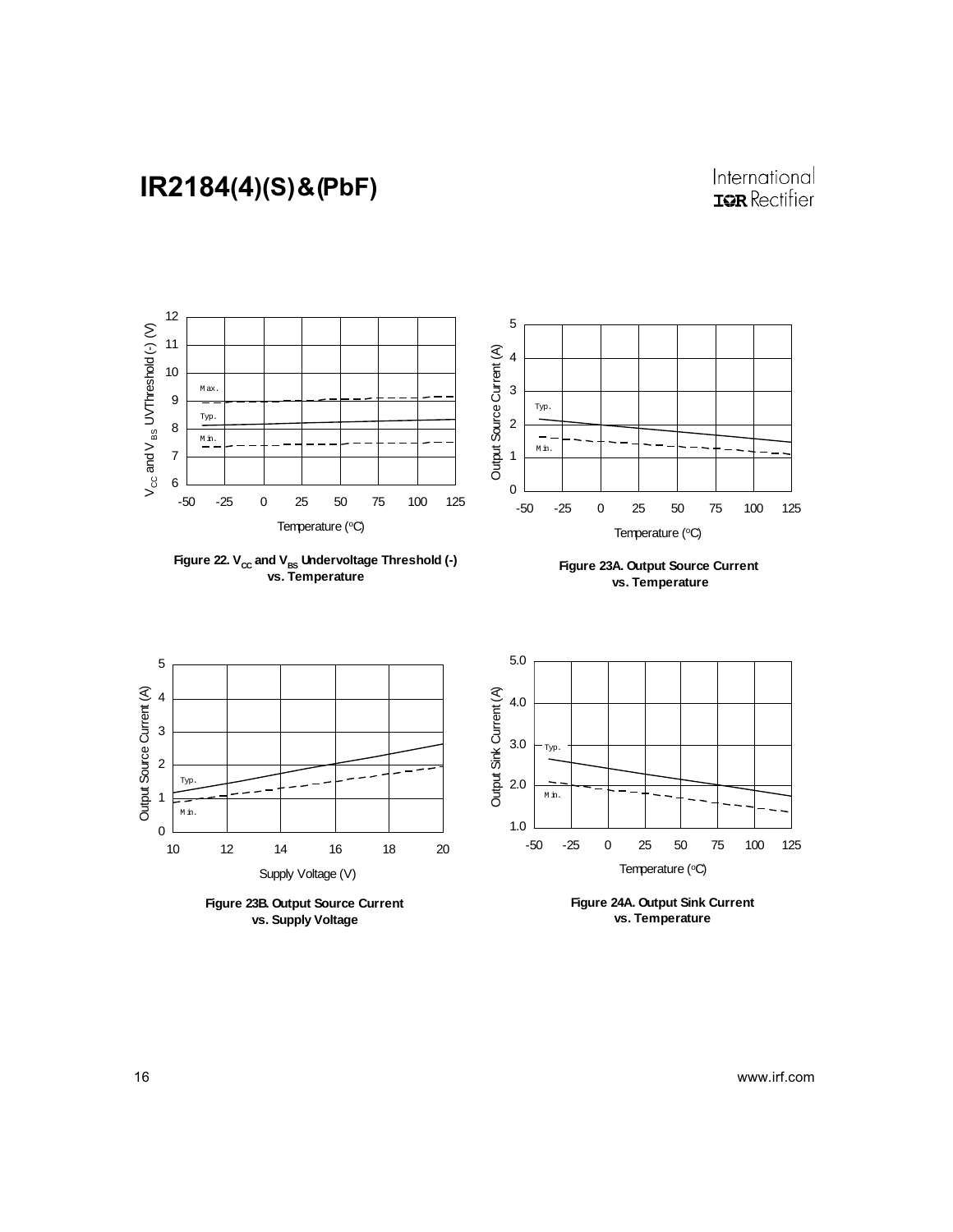

 $R_{\text{gate}} = 22 \Omega$ , V<sub>cc</sub>=15V

 $R_{\text{gate}} = 15 \Omega$ , V<sub>cc</sub>=15V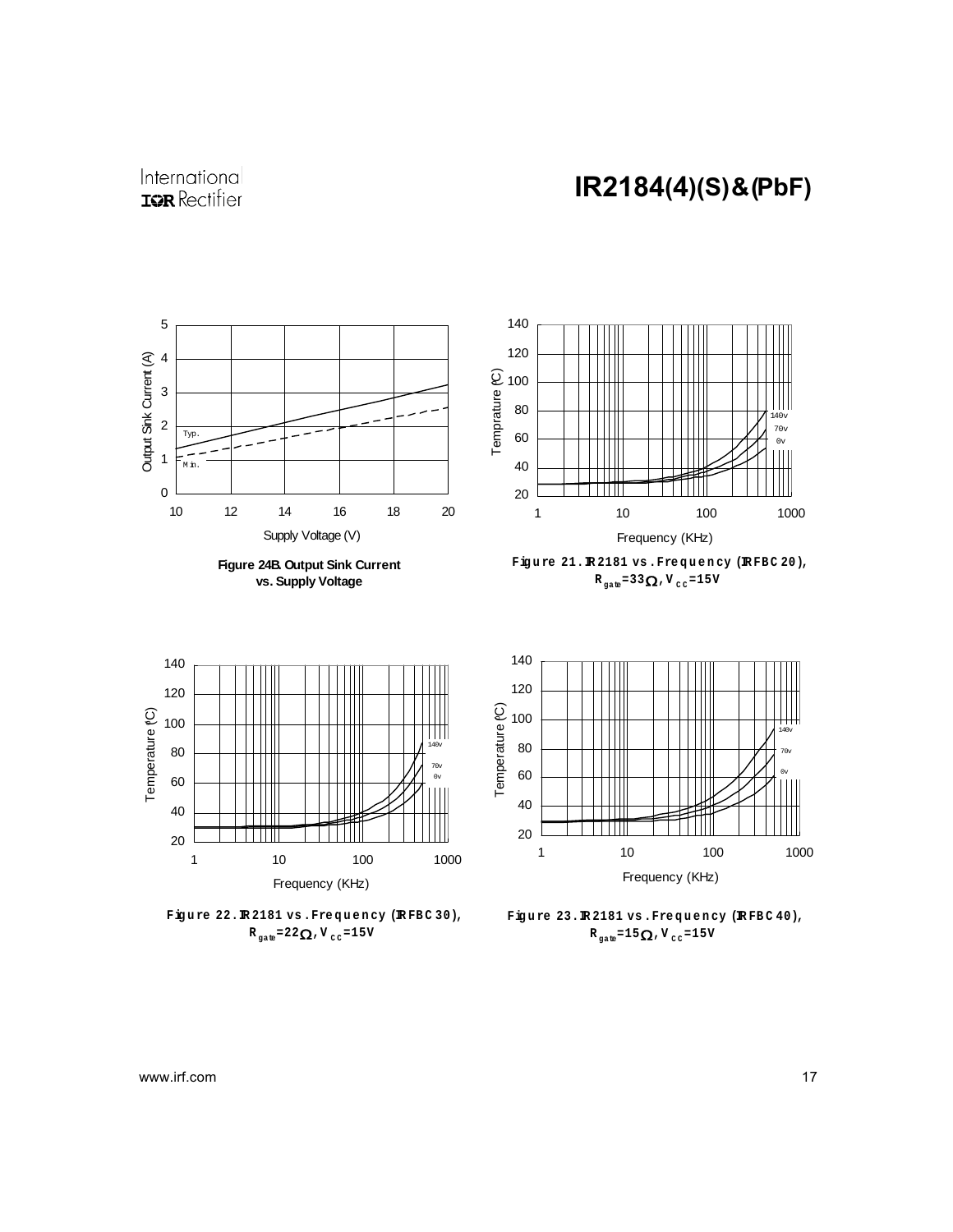









**Fig u re 26.IR 21814 vs .Fre q u e n cy (IR FB C 30),**  $R_{\text{gate}} = 22 \Omega$ , V<sub>cc</sub>=15V



Figure 27. R21814 vs. Frequency (RFBC 40),  $R_{\text{gate}} = 15 \Omega$ , V<sub>cc</sub>=15V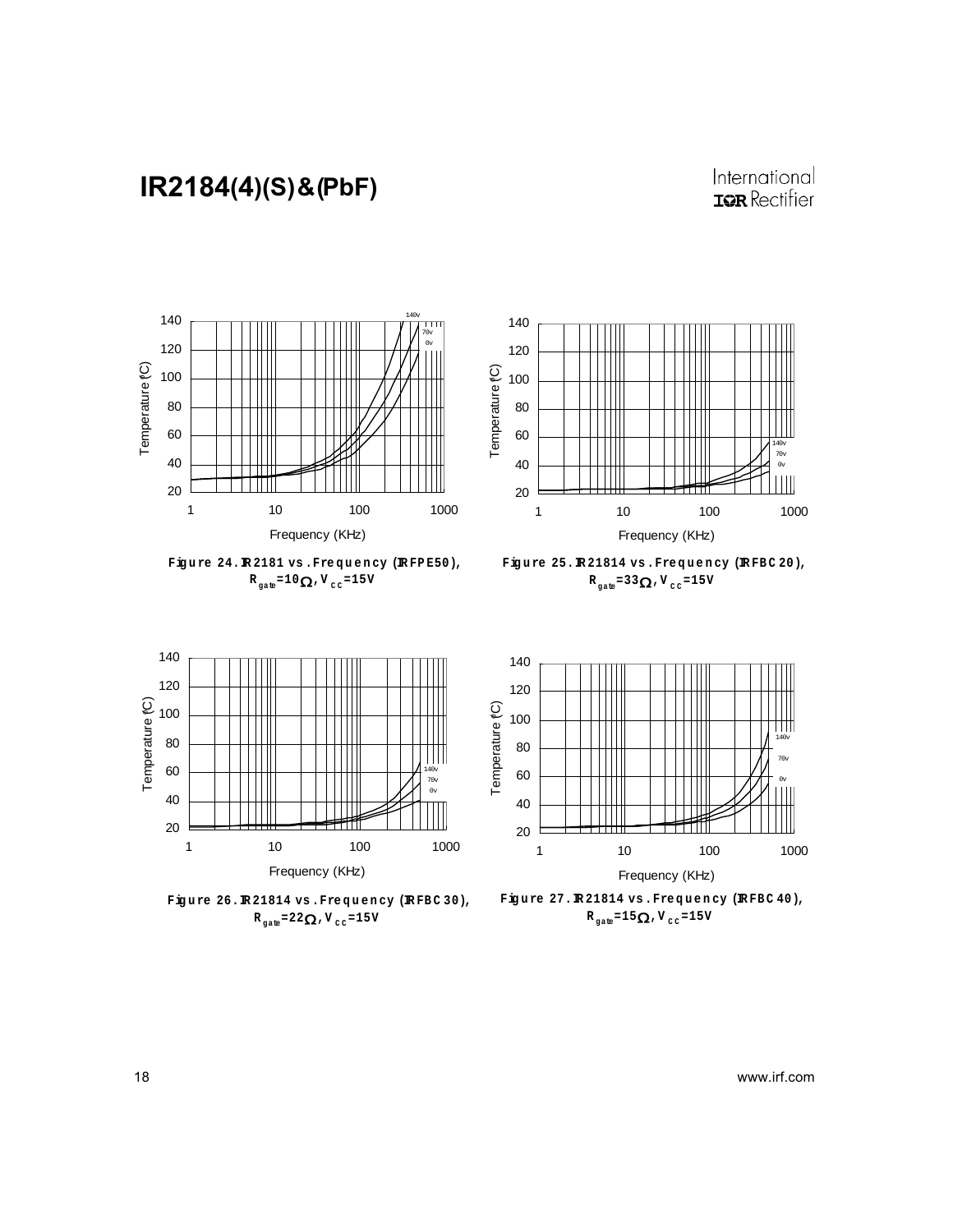











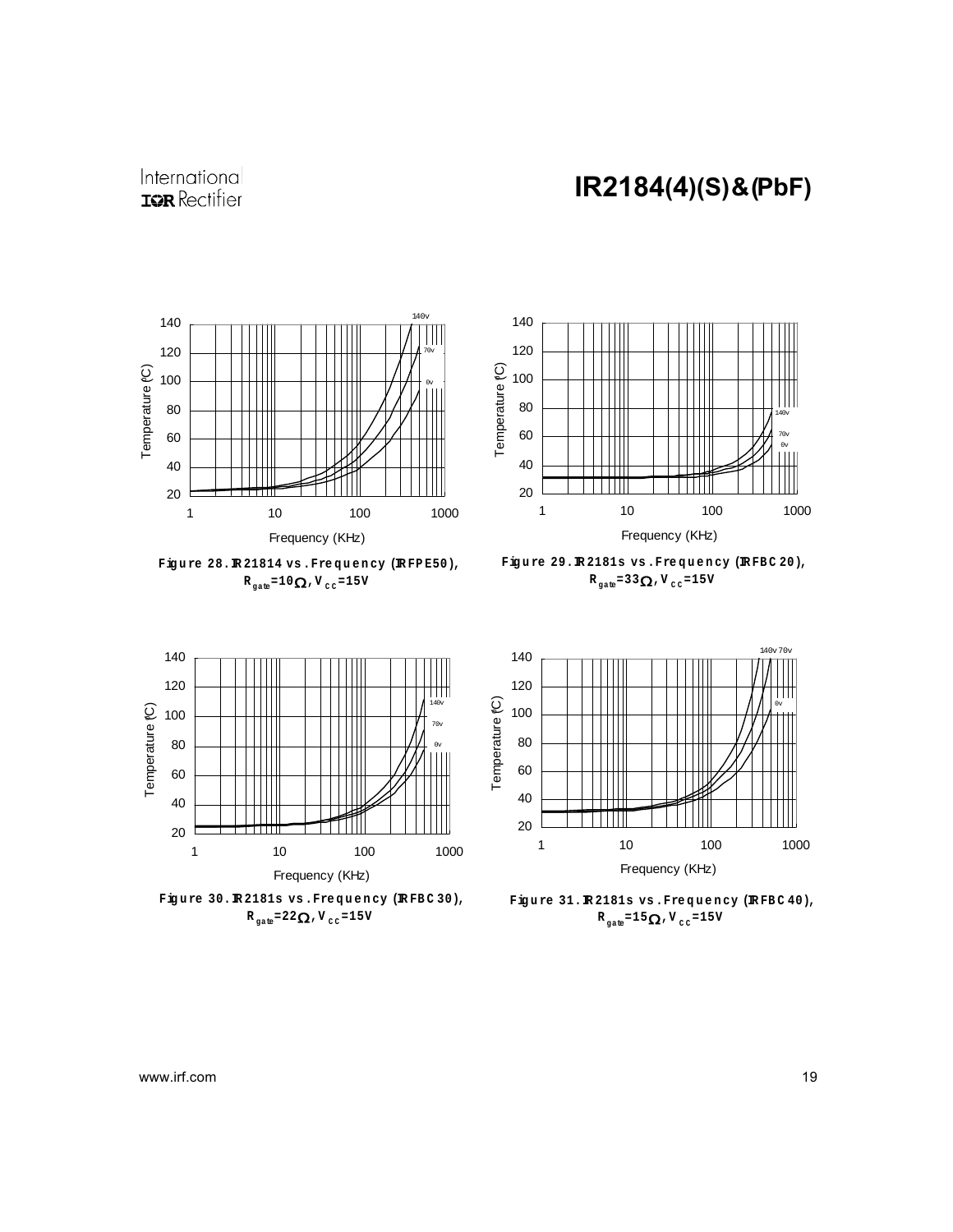

**Figure 32. IR2181s vs. Frequency (IRFPE50), R**<sub>aate</sub>=10Ω, V<sub>CC</sub>=15V



**Figure 33. IR21814s vs. Frequency (IRFBC20), R**<sub>aate</sub>=33Ω, V<sub>CC</sub>=15V



**Figure 34. IR21814s vs. Frequency (IRFBC30), R**<sub>cate</sub>=22Ω, V<sub>CC</sub>=15V



**Figure 35. IR21814s vs. Frequency (IRFBC40), R**<sub>cate</sub>=15Ω, V<sub>CC</sub>=15V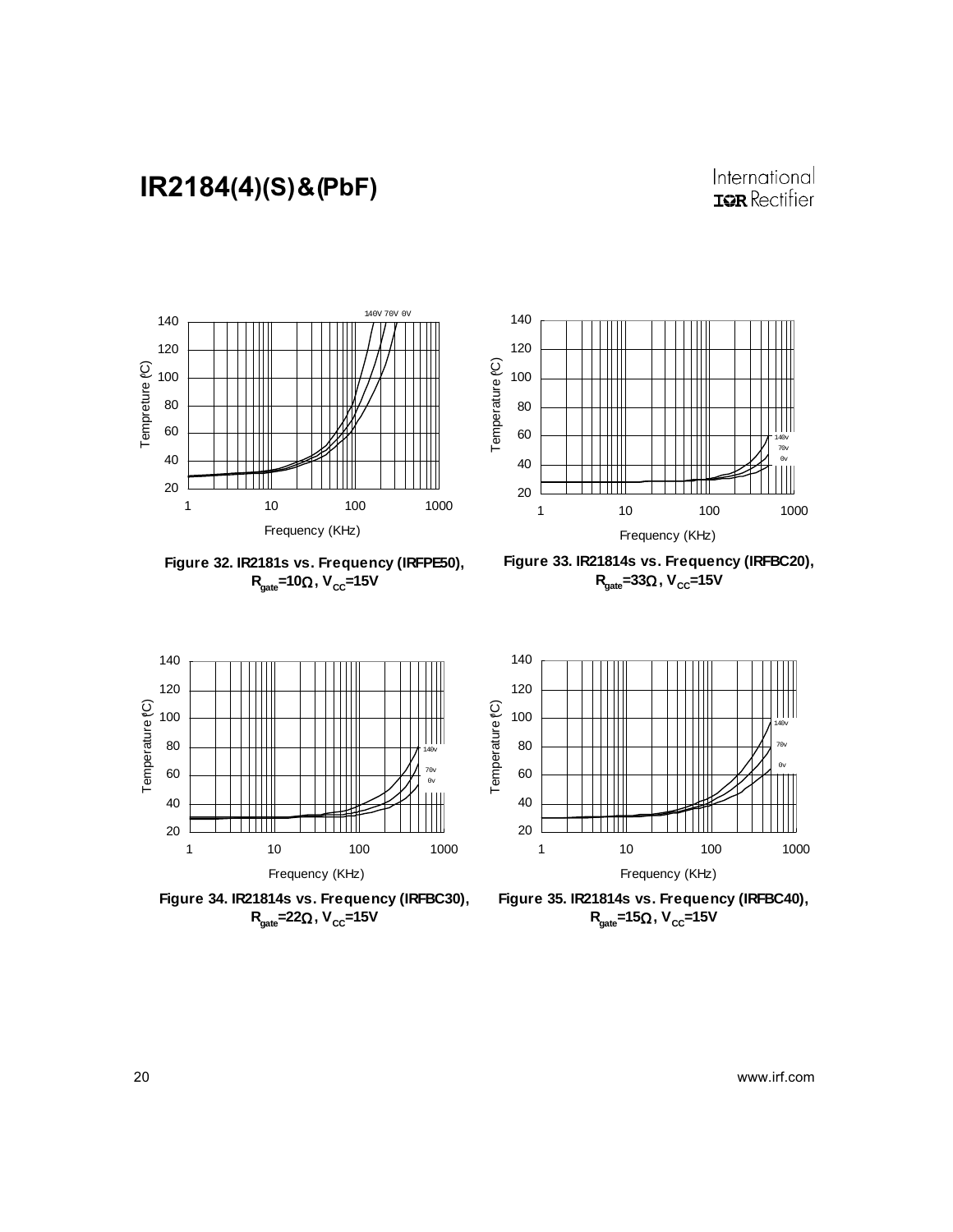### International **IOR** Rectifier

# IR2184(4)(S) & (PbF)





www.irf.com 21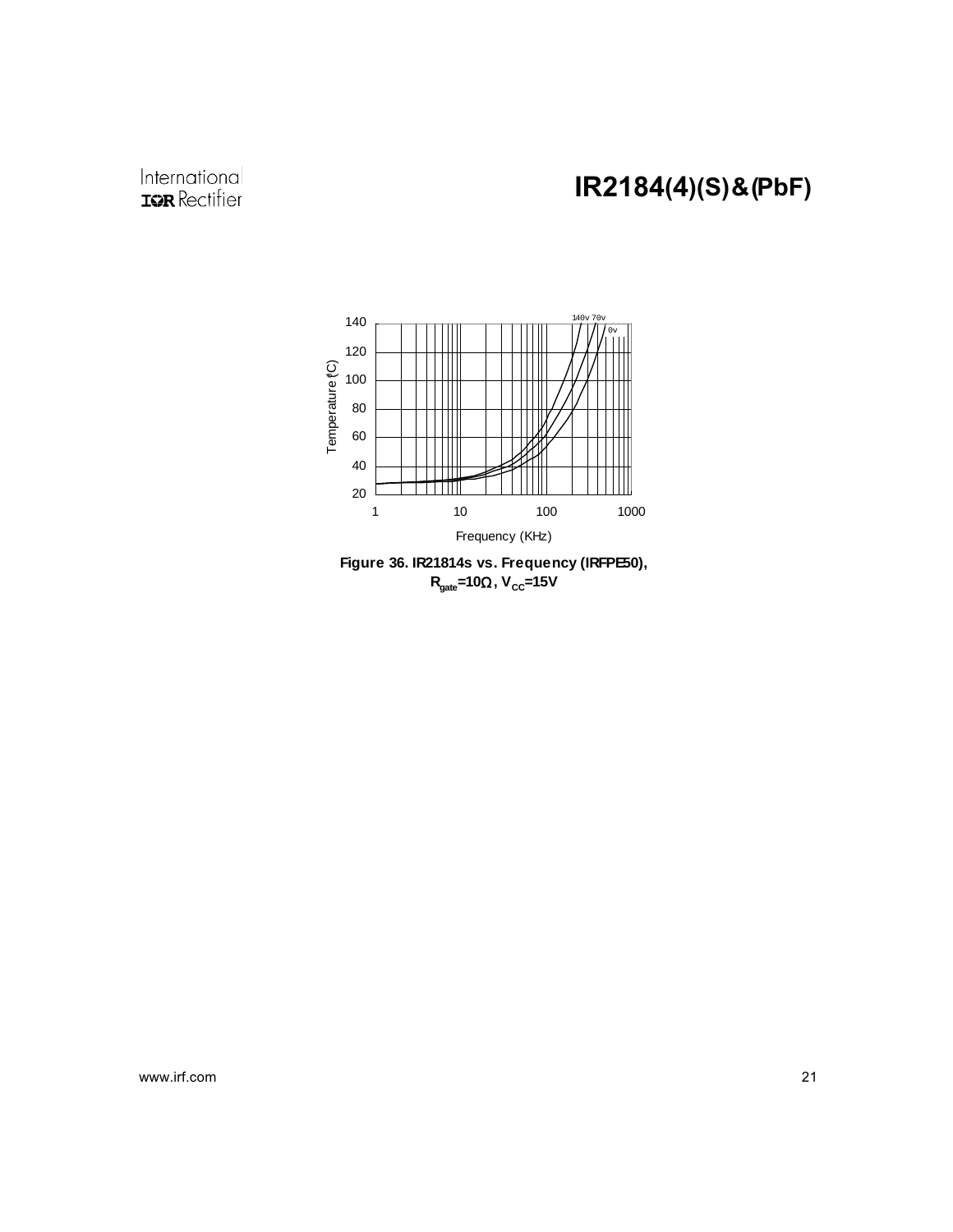

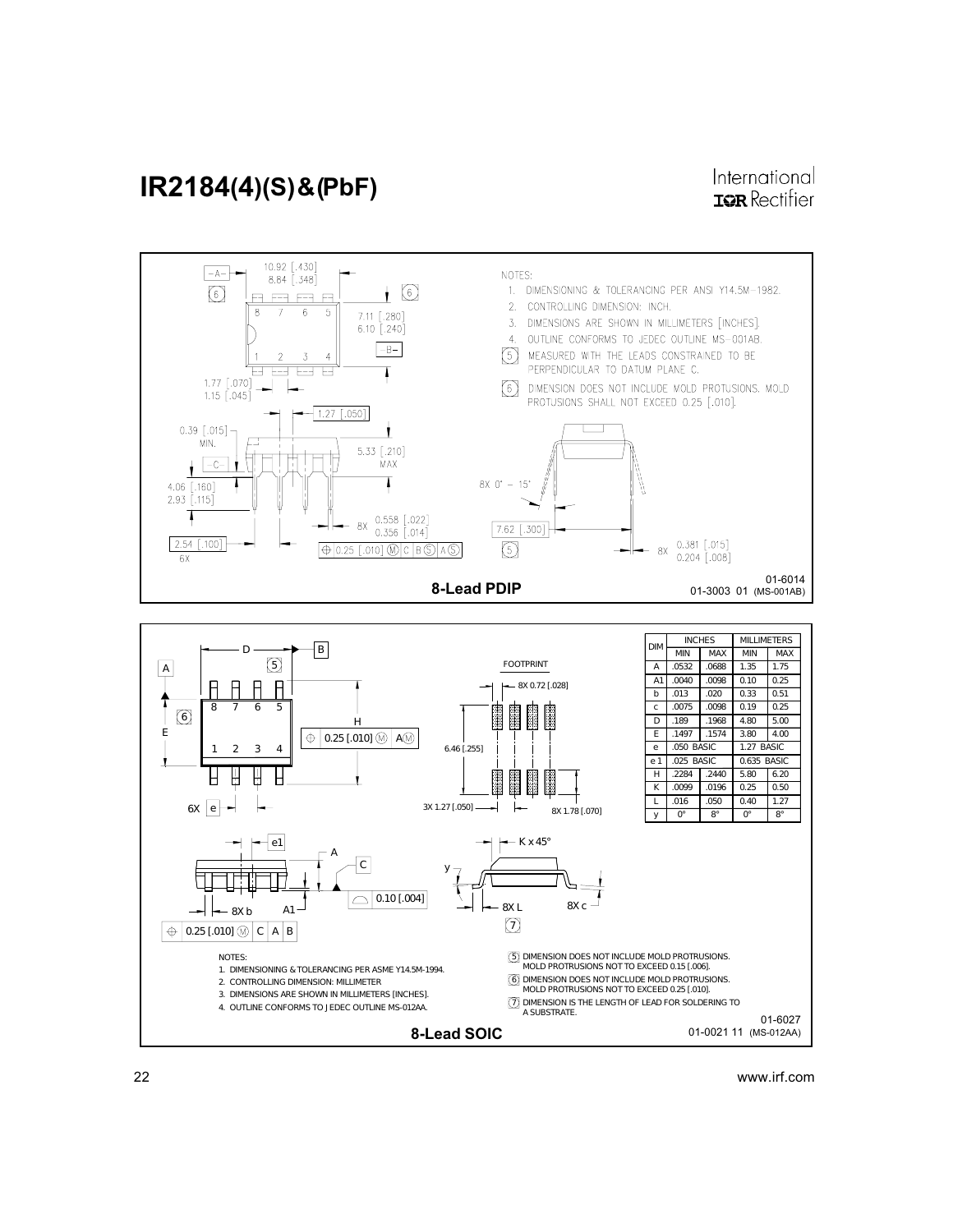#### International **IOR** Rectifier

### IR2184(4)(S) & (PbF)





www.irf.com 23